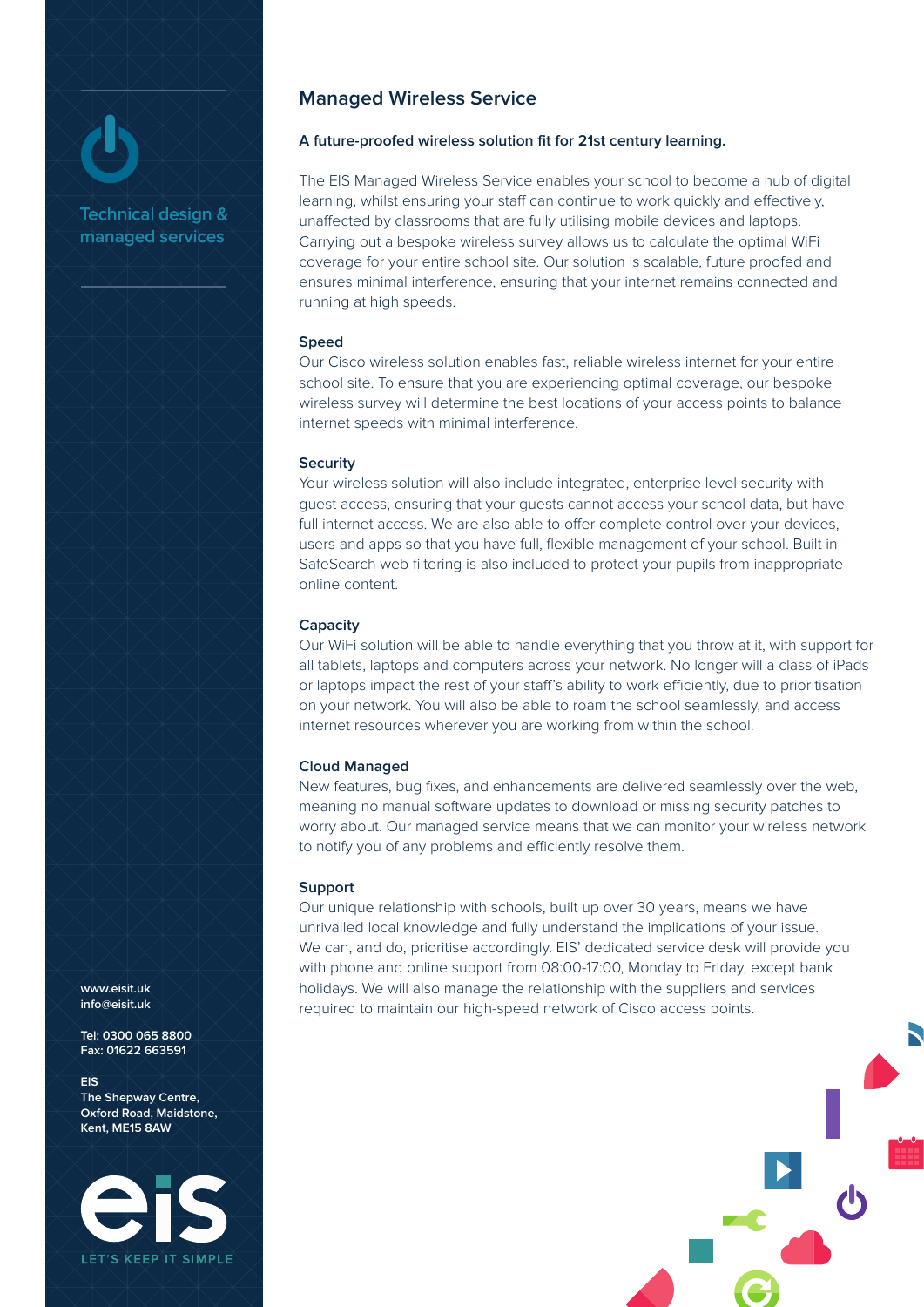## **Key Features**

- Free survey to identify full WiFi coverage across entire school site
- Reliable, secure and high-performance wireless network
- Prioritise voice and video applications on your network
- Control the use of network bandwidth for different user groups
- Functional and secure guest access across the school
- Integrates with the EIS Managed Network Service
- Integrates with KPSN schools broadband Lightspeed filtering
- Integrates with EIS VOIP solution

## **Key Benefits**

- Work flexibly and faster across the entire school
- Support 1:1 device initiatives iPads / Chromebooks etc
- Enable a safe, easy to manage BYOD environment
- Spend less time configuring and managing your IT network
- Provide your guests with WiFi, without providing access to your local network
- MATs can simplify and deploy a single virtual wireless network across all schools
- Expert support and advice with proactive monitoring
- Service desk support between 8 and 5, on working days delivered by EIS

Our Managed Wireless Service integrates with other EIS services, such as schools broadband, VOIP and the Managed Network Service. Simplify the management and support of your entire IT infrastructure with one single, trusted supplier.

**www.eisit.uk info@eisit.uk**

**Tel: 0300 065 8800 Fax: 01622 663591**

**EIS The Shepway Centre, Oxford Road, Maidstone, Kent, ME15 8AW**

**Technical design &** managed services